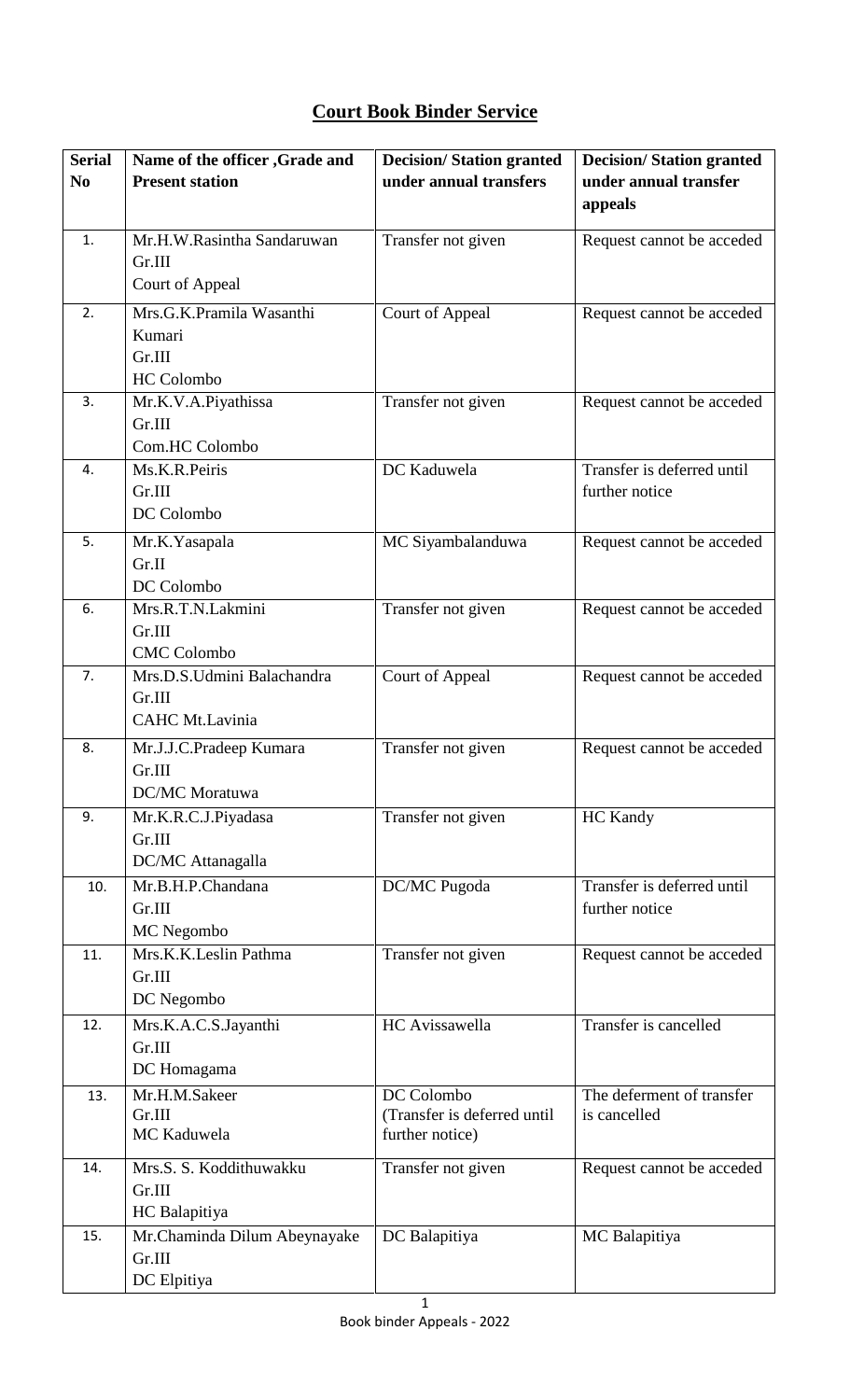| 16. | Mr.H.Saman Kumara<br>Gr.III<br>DC Galle                              | <b>DC/MC</b> Tissamaharama                                            | Request cannot be acceded                                         |
|-----|----------------------------------------------------------------------|-----------------------------------------------------------------------|-------------------------------------------------------------------|
| 17. | Mr.Sunil Kumarasiri<br>Gr.III<br>MC Galle                            | DC Balapitiya                                                         | Request cannot be acceded                                         |
| 18. | Mrs.W.A.S.Padmini<br>Gr.III<br><b>DC/MC</b> Hambantota               | DC Embilipitiya                                                       | Transfer is deferred until<br>further notice                      |
| 19. | Mrs.E.P.N.Dilini Muthunayake<br>Gr.III<br><b>HC</b> Kandy            | Transfer not given                                                    | DC/MC Warakapola                                                  |
| 20. | Mrs.W.M.Sepalika Priyadarshani<br>Gr.III<br><b>HC</b> Kandy          | Transfer not given                                                    | DC Kegalle                                                        |
| 21. | Mrs.P.S.Kumari Pathirana<br>Gr.III<br><b>HC</b> Kandy                | Transfer not given                                                    | <b>CAHC</b> Kegalle                                               |
| 22. | Mr.N.Manoj Kumar<br>Gr.III<br>MC Kandy                               | <b>DC/MC</b> Matale<br>(Transfer is deferred until<br>further notice) | DC/MC Teldeniya<br>(Transfer is deferred until<br>further notice) |
| 23. | Mrs.R.M.Rasika Lakmali<br>Gr. III<br>HC Nuwara Eliya                 | Transfer not given                                                    | Request cannot be acceded                                         |
| 24. | Mrs.W.M.Kumuduni Priyanthi<br>Weerakoon<br>Gr.III<br>DC Nuwara Eliya | Transfer not given                                                    | Request cannot be acceded                                         |
| 25. | Mr.G.Dammika<br>Gr.III<br>MC Nuwara Eliya                            | Transfer not given                                                    | Request cannot be acceded                                         |
| 26. | Mrs.L.J.M.D.S.Lankathilake<br>Gr.III<br>MC Nuwara Eliya              | Transfer not given                                                    | Request cannot be acceded                                         |
| 27. | Mr.U.Nirosh Rukmal Uyanage<br>Gr.III<br>DC/MC Pelmadulla             | MC Embilipitiya                                                       | Request cannot be acceded                                         |
| 28. | Mrs.A.C.L.S.de Silva<br>Gr.III<br>DC/MC Balangoda                    | <b>DC/MC Pelmadulla</b>                                               | Request cannot be acceded                                         |
| 29. | Mrs.M.D.N.Kumari Rupasinghe<br>Gr.III<br>DC/MC Wariyapola            | Transfer not given                                                    | MC Kurunegala<br>(Transfer is deferred until<br>further notice)   |
| 30. | Mr.H.P.W.Ratnayake<br>Gr.III<br>DC/MC Marawila                       | HC Negombo                                                            | Transfer is deferred until<br>further notice                      |
| 31. | Mrs.Inoka Indumathi Senevirathne<br>Gr. III<br>MC Tambuttegama       | Transfer not given                                                    | MC Anuradhapura<br>(Transfer is deferred until<br>further notice) |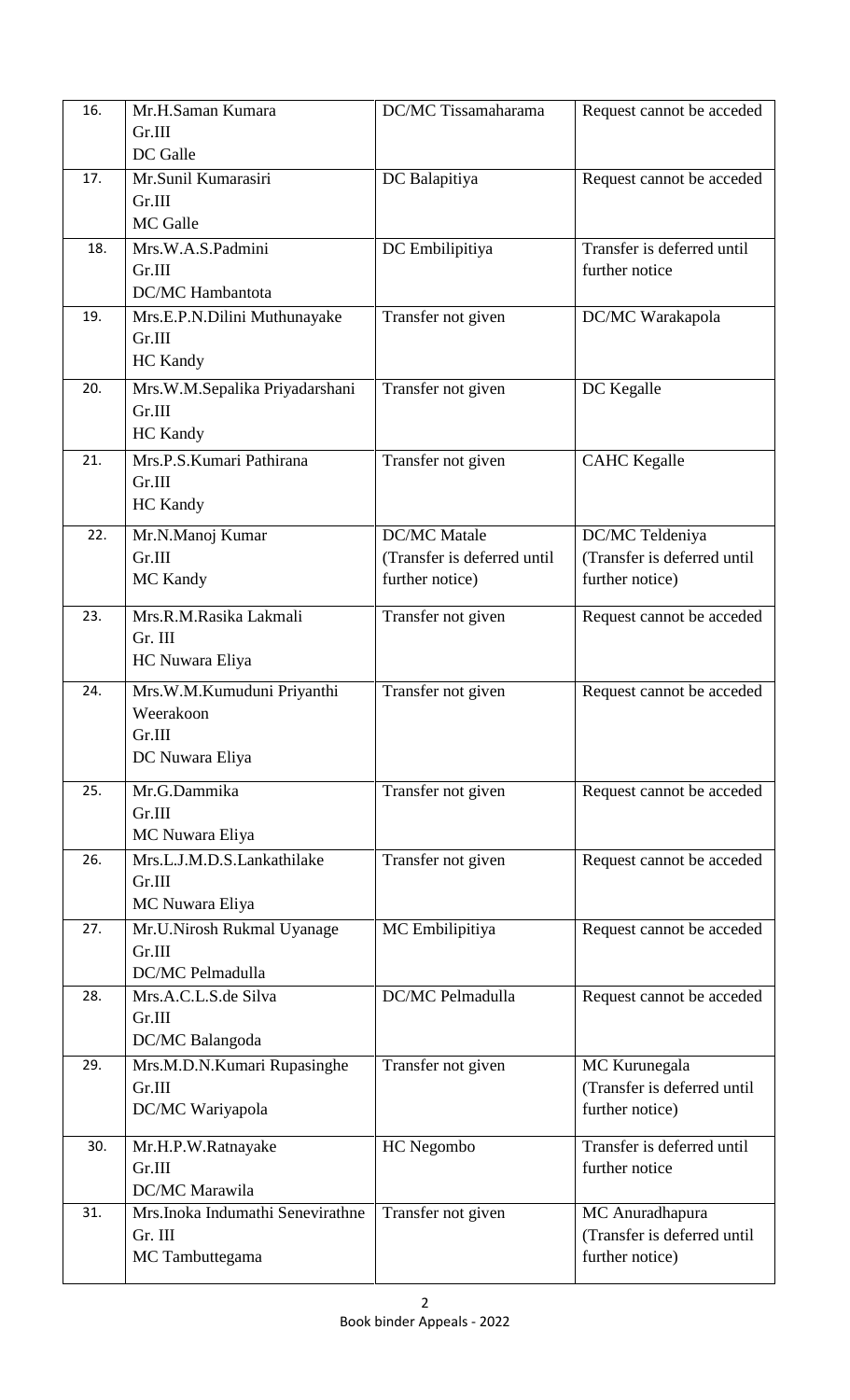| 32. | Mrs.A.G.S.Jayasiri                   | <b>DC/MC</b> Matale         | Transfer is cancelled       |
|-----|--------------------------------------|-----------------------------|-----------------------------|
|     | Gr.I                                 | (Transfer is deferred until |                             |
|     | DC/MC Kekirawa                       | further notice)             |                             |
|     |                                      |                             |                             |
| 33. | Mr.W.M.J.M.Weerakoon                 | Transfer not given          | Request cannot be acceded   |
|     | Gr. III                              |                             |                             |
|     | HC Badulla                           |                             |                             |
| 34. | Mrs.W.M.Chandralatha                 | Transfer not given          | Request cannot be acceded   |
|     | Gr.III                               |                             |                             |
|     | DC/MC Mahiyangana                    |                             |                             |
| 35. | Mr.M.F.M.Sammi                       | DC Batticaloa               | <b>CAHC Kalmunai</b>        |
|     | Gr.III                               |                             |                             |
|     | MC Akkaraipattu                      |                             |                             |
| 36. | Mr.M.M.Ahamed Siyam                  | MC Akkaraipattu             | <b>MC</b> Batticaloa        |
|     | Gr.III                               |                             |                             |
|     | MC Sammanthurai                      |                             |                             |
| 37. | Mr.M.T.Fahim                         | <b>HC</b> Trincomalee       | Transfer is cancelled       |
|     | Gr.III                               |                             | (To be posted to proposed   |
|     | <b>HC</b> Batticaloa                 |                             | MC Kaluwanchikudy)          |
| 38. | Mr.A.S.Mohomad Rizfan                | MC Trincomalee              | MC Akkaraipattu             |
|     | Gr.III                               |                             |                             |
|     | DC Batticaloa                        |                             |                             |
| 39. | Mr.Irudayanadan Vimaladas            | MC Batticaloa               | <b>DC/MC Mutur</b>          |
|     | Gr.III                               |                             |                             |
|     | <b>HC</b> Trincomalee                |                             |                             |
| 40. | Mrs.M.F.F.Risniya                    | MC Akkaraipattu             | DC Batticaloa               |
|     | Gr.III                               |                             |                             |
|     | <b>HC</b> Trincomalee                |                             |                             |
| 41. | Mrs.A.F. Sajeetha                    | <b>MC</b> Batticaloa        | Request cannot be acceded   |
|     | Gr.III<br><b>CAHC Trincomalee</b>    |                             |                             |
| 42. |                                      |                             | $\overline{MC}$ Trincomalee |
|     | Mr.P.M.Marshal                       | Transfer not given          |                             |
|     | Gr.III<br><b>DC/MC Mutur</b>         |                             |                             |
|     |                                      |                             |                             |
| 43. | Mr.B.Waikundan                       | HC Vavuniya                 | Request cannot be acceded   |
|     | Gr.II                                |                             |                             |
|     | HC Jaffna                            | DC/MC Mannar                | HC Kilinochchi              |
| 44. | Mr. Veerasingam Gnanarupan<br>Gr.III |                             |                             |
|     | DC Jaffna                            |                             |                             |
| 45. | Mr. Velupillei Thasman               | DC/MC Mulativu              | <b>DC/MC Kayts</b>          |
|     | Gr. III                              |                             |                             |
|     | HC Vavuniya                          |                             |                             |
|     |                                      |                             |                             |
| 46. | Mr.Sri Kanthan Kiridaran             | DC/MC Mulativu              | DC Jaffna                   |
|     | Gr. III                              |                             |                             |
|     | HC Vavuniya                          |                             |                             |
| 47. | Mr.A.S.M.Risath                      | HC Vavuniya                 | Transfer is cancelled       |
|     | Gr.III<br>DC/MC Mannar               |                             |                             |
|     |                                      |                             |                             |